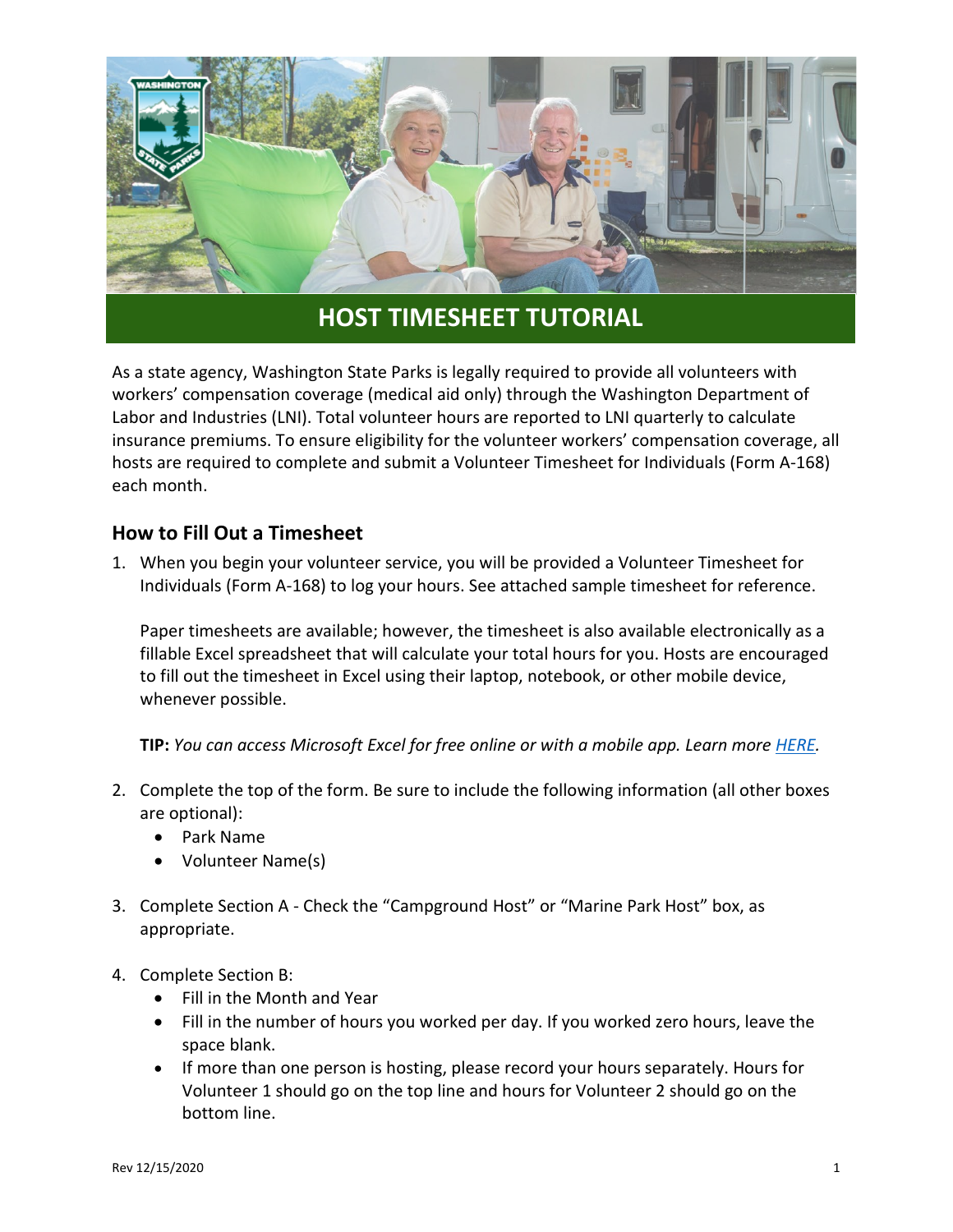• Add up the total hours you worked. If you are using the Excel form, the spreadsheet will calculate your total hours for you.

**TIP:** *You may have to estimate the time you are performing some host duties. For example, sitting in your campsite having a cup of coffee would not count, but answering visitors' questions while you drink that cup of coffee does.*

**REMINDER:** *Hosts are required to perform a minimum of 28 hours of service per week to receive maintenance in the form of a waiver of campsite/moorage fees.*

5. Complete Section C – Transfer the total hours for each volunteer to the corresponding "Host 1" and "Host 2" boxes under "Host Services."

**TIP:** *All hours worked as a volunteer host are considered "Host Services" and are reported as such. Please do not divide or allocate your time into different categories (e.g., General Maintenance, Trail Maintenance, etc.).*

- 6. Signature If filling out the timesheet electronically in Excel, a signature is not required.
- 7. Turn in your timesheet to your supervisor at the end of your volunteer service, or at the end of each month, whichever comes first.

If using the Excel form, you can submit your electronic timesheet via email. Park staff will forward timesheets to the Volunteer Program in Olympia.